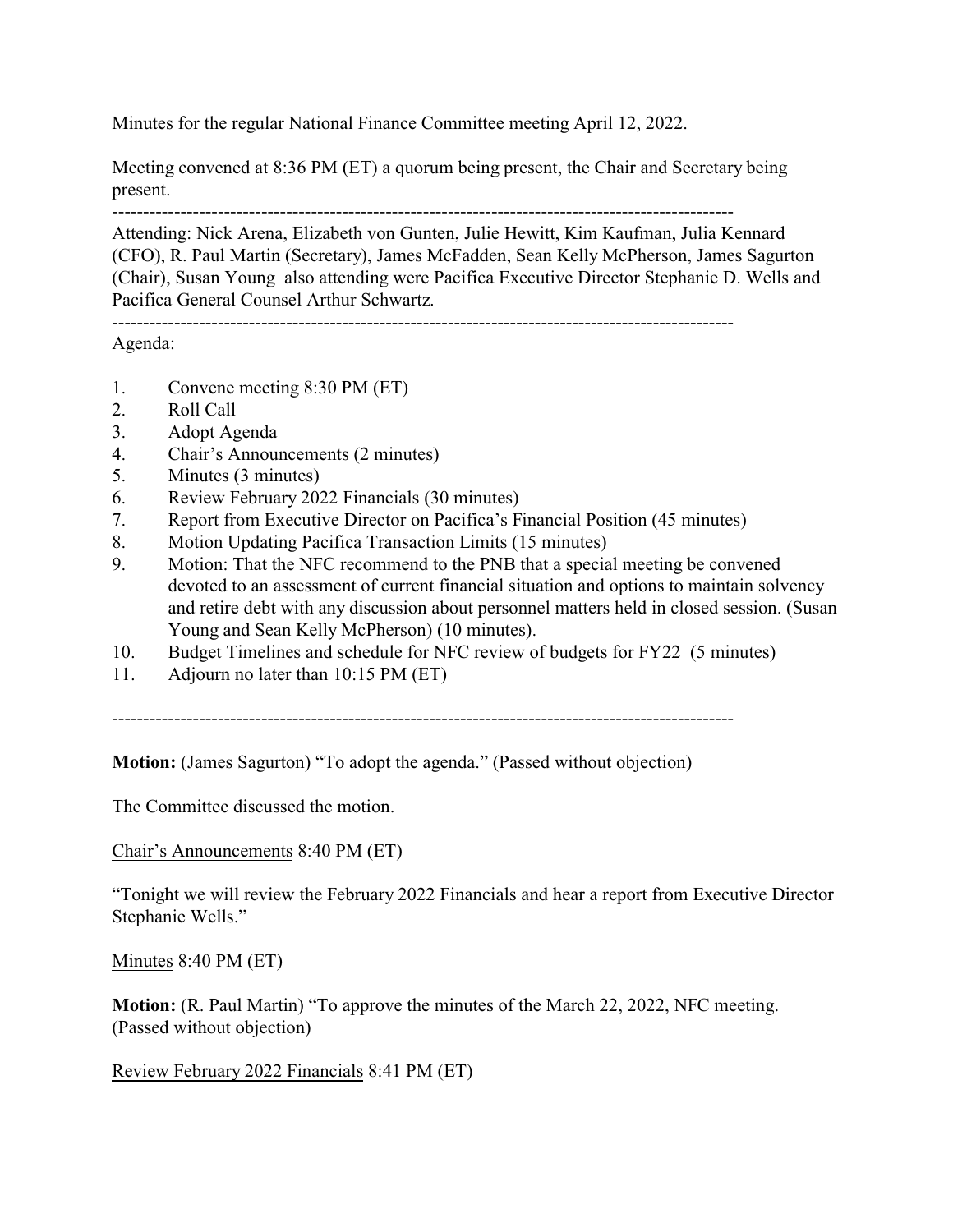The CFO told the committee that YTD February 2022, Pacifica's revenue was down 14% vs. last year with expenses down 1% and that the YTD deficit for Pacifica was currently over \$500,000. She said that she was surprised but happy to see that Listener Support was higher for KPFT, WBAI and WPFW, but that there still needs to be substantial movement in those areas. She said that she knew that we need to keep doing on-air fund raisers but that we need something bigger to get us through this situation and that even the big stations' numbers need to go up. She said that the focus needs to be on what the next step is. She said that Pacifica is in a cash flow crisis at the moment and we should discuss were we're gong. She said that she was hoping to get the March financials out well in advance of the next meeting. She said that in some on-air fund raisers the costs for the amount of revenue realized is too high. She said that NETA is not able to get reports out of the fund raising software that could tell us what the actual net is from the on-air fund raisers. She said that for one station's on-air fund raiser last month the phone bank had cost about \$12,000 and that although the on-air fund raiser had raised about \$100,000 there were also costs that the station had paid and will be paying to programmers who were raising the revenue. She said that there's not a lot to talk about because nothing's changed.

The committee discussed the CFO's report. In answer to a request that she comment further on revenue being up at some stations the CFO said that based on the February financials KPFA's Listener Support had been about \$400,000 last year but about \$220,000 this year. She said that she'd reached out to see if that was an error, but it was not. She said that KPFK had raised about \$110,000 in February 2022, versus about \$190,000 in February 2021. She said that something more significant is going to happen there because there are a lot of past due payables at KPFK. She said that at KPFT their Listener Support had been about \$142,000 but this year it was about \$49,000. She said that the Staff is struggling and that their average per day is pretty low. In answer to a question the CFO said that KPFK had had an emergency on-air fund raiser that had collected about \$34,000 which was an average of about \$2,700 per day. She said that KPFK wasn't using a call center for this on-air fund raiser, they were using a consultant. She said that living payroll to payroll is not a successful way to operate and that we have significant past due payables. She said that Pacifica is at a point where significant changes must occur in the next month or two. She said that four units are currently not paying vendors in order to make payroll and that it's going to be extremely critical for us to have a true aged payables report. She said that such a report is challenging to get because every unit does things differently. She said that the stations for which NETA is not doing daily tracking of check writing, invoices, etc. will be critical and they need to change how they're doing that work. She said that all units have to send in invoices so NETA can keep track and they need to know what's out there right now.

The KPFK Director said that February looked dismal but that KPFK was directed by the PNB last year to engage immediately in an emergency on-air fund raiser based on anything tried and true and that resolution was only implemented this March under new Management. She said that it's producing as they'd hoped it would and it's buying them time to get the rest of things in order.

In answer to a question the CFO said that the work on a new Chart of Accounts has taken a back seat. She said that they've started getting information for the audit and that they're ready to upload things to the portal for the auditor. She said it will take a few more weeks. She said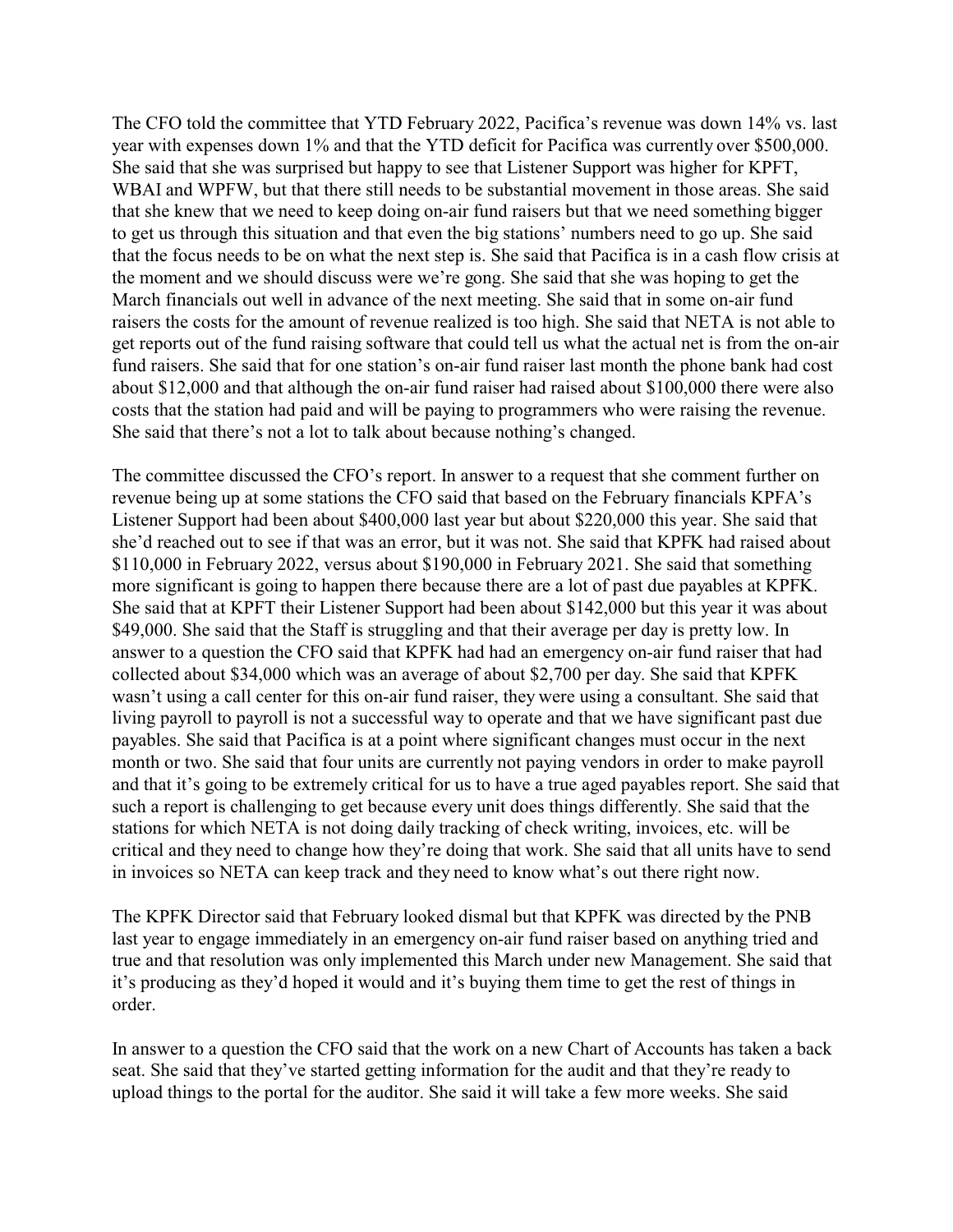there's still a good deal of work to be done on it but it's moving along. She said that she wants to get the March financials done and then she'll be able to work on audits for weeks.

In answer to a question the CFO said that she could send the Pacifica Radio Archives (PRA) draft FY22 budget out for the committee to look at.

The KPFK treasurer said that she could check the draft FY22 KPFK budget and that except for the phone bill the expenses are pretty much known. She said that the problem with that budget is the revenue. She said that it's a big deficit budget and there's no telling what the revenue will be.

The CFO said that we have to keep in mind that at some point utilities will get cut off for nonpayment of bills. She said that there were big issues with HVAC at KPFK because it's hot there and you can't work in an office without air-conditioning in July. She said that when there is a \$1,000,000 deficit budget what can we do to address it? The CFO said that at some point some stations will not be able to fund their health care premiums plus two payrolls in the same month. She said that we're at a point where we want to cover day to day expenses but we have to catch up on paying bills. She said that KPFK has tens of thousands owed in just utility bills, and that about \$15,000 for the postage machine was past due. She said that she was concerned at this point, with the bills not being paid, that creditors may start pulling U-Haul trucks up to take back leased equipment. She said that she is also concerned about utilities being cut off for nonpayment of bills. She said that the balance on the FJC loan is due in October, and that has to be renegotiated. She said that Pacifica is also having to pay settlements from lawsuits. She noted that only KPFA and WPFW are paying Central Services fees and this impacts the National Office and PRA.

**Motion:** (Kim Kaufman) "To extend the time for this item by five minutes." (Passed without objection) 9:16 PM (ET)

There was a discussion of the need to have conversations with General Managers about these problems. The General Counsel said that there has to be some strategy, that we can't say to a General Manager to do it, we have to come up with plans. He said that a lot of the money Pacifica owes is owed to lawyers. There was a discussion of WBAI's Emergency Tower Fund on-air fund raiser. The need to improve the appeal of Pacifica's product, the air, was discussed.

## Report from Executive Director on Pacifica's Financial Position 9:24 PM (ET)

The Executive Director told the committee that revenue and expenses are something she and the CFO look at every day in a realistic and conservative way. She says they have to decide what to pay, and some weeks we can't pay any past due bills at all because we need to make payroll. She said that we need to take a realistic look at revenue versus expenses and we have to take fund raising seriously. She said we need to look at creative ways to raise money and keep listeners who are donating continuing to donate. She said that we're lacking in stewardship, and that there's not a lot of follow-up with lapsed donors. She said that she speaks with General Managers on a regular basis and she's building relationships with General Managers and Program Directors. She said that she is stressing to General Managers that budgets are a living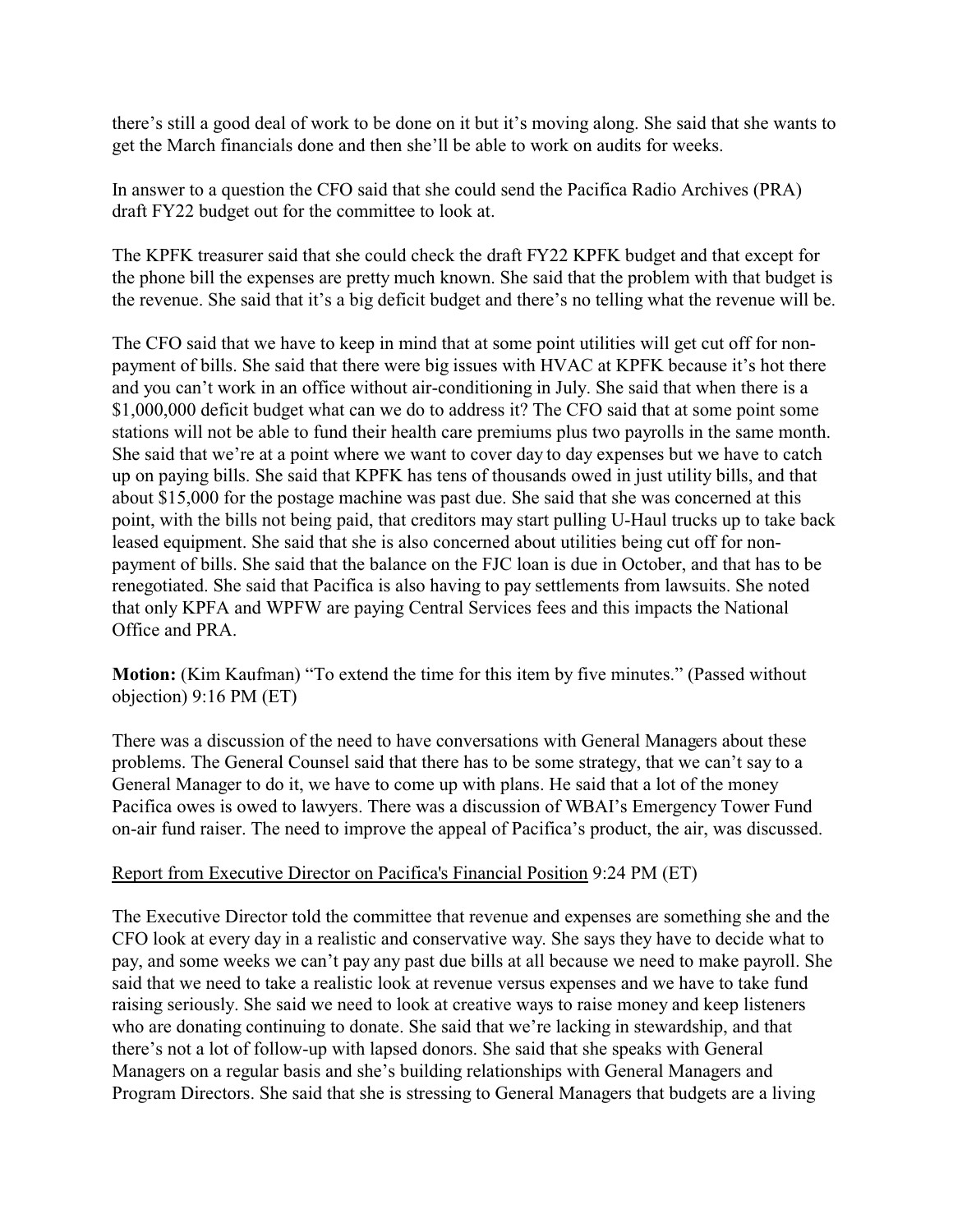document. She said that one of the things she's working on is working with the CFO and reviewing old 990s and revenue for each division and figuring out what we spend for each dollar raised. She said that if the ratio is not good we have to figure out what we need to do to close that gap. She said that she's looking at what can we do now or later and what can't we do now or later or at all. She said that she would create a document for the NFC and PNB on what the options are. She said she's talked to a lot of people about options and that they all have to be discussed, even Chapter 13 bankruptcy, and we have to look at all of the options and decide to not put bankruptcy on the table. She said that we don't want the power turned off at KPFK, and she wondered if we should talk to the electric company, but she doesn't want to put us on the electric company's radar. She said she told the KPFK General Manager to keep a lookout for bills, she said that the postage machine we don't really need and she's looking to end that contract. She noted KPFK's issues with phone bills and PRA's need for a separate airconditioning unit, she said the KPFK one is old. She said that with KPFT looking for a new building that once they find one they can have capital campaign drives for naming rights for rooms, etc. She said she's talking with General Managers to figure out ways we can do this with fund raisers. She said that she told the General Managers to ask for higher payments for membership. She said that we should make the base membership price higher. She said that some donors were donating 25¢ a month. She said that she knows that the General Managers are under a lot of pressure financially and that Staff are stepping up to the plate. She said that she 100% has faith that we'll turn it around. She said that we need to take a realistic look at what to do long and short term. She said that our budgets are not conducive to getting grants. She said that a \$100,000 grant for a Spanish language program for KPFK is there but we have to show that we have \$100,000 in the bank for KPFK before the government will reimburse us. She said that there are opportunities out there and that some organizations are eager to support us. She said that we need to clean things up a bit more and show we have fiscal responsibility and we're doing good fiscal management. She said that we have to focus long term on what we have to do and also what to do to close the gap between dollars raised and dollars spent. She said that she wants General Managers and Staff to have a better grasp on budgets. She said that there is potential for grants from foundations. She said that as we look long term to raise more revenue we need to have a realistic look at the reality of where we are right now so we're not running from payroll to payroll. She said she wants to have all of the stations cooperating with each other. She said that she would have a plan for the NFC to review, in various formats, so everyone can look at it.

The committee discussed the Executive Director's report. The need to retire the FJC loan and some settlements we have to pay for was discussed as was being more competitive with radio.

The Executive Director said that what some government grants wanted was videos of the radio shows so we need to move seriously to look at the on-line options of what we provide. She said she wants people to tune in and stream Pacifica and know it's Pacifica and we have to do it with the archives as well. There was a discussion of how it's easier to raise money for a specific thing than for general operating expenses. A member noted that Pacifica still has no social media profile, that we need a brand and we need to engage with people on social media. The Executive Director said that she totally agreed about social media and said that the stations' Web sites and apps needed to be redone.